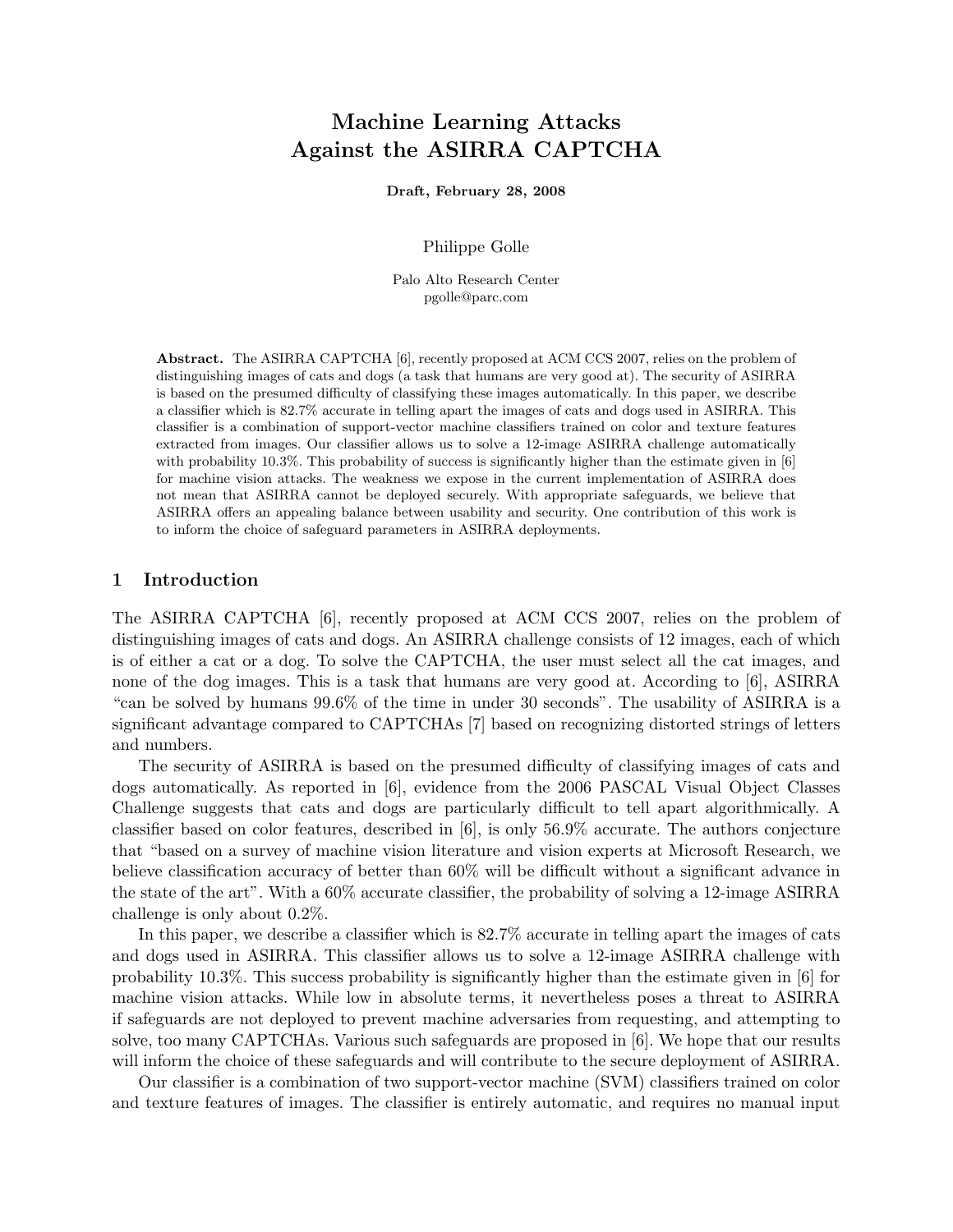other than the one-time labelling of training images. Using 15,760 color features, and 5,000 texture features per image, our classifier is 82.7% accurate. The classifier was trained on a commodity PC, using 13,000 labelled images of cats and dogs downloaded from the ASIRRA website [1].

Organization. We describe our SVM classifiers in section 2, using color features (section 2.1), texture features (section 2.2) and finally a combination of both (section 2.3). We discuss the use of these classifiers in attacking ASIRRA in section 3, as well as counter-measures. We conclude in section 4.

# 2 SVM Classifiers for ASIRRA Images

ASIRRA relies on a large and growing database of some 3,000,000 images of cats and dogs obtained from Petfinder.com. The images presented by ASIRRA are 250-by-250 pixels. In the majority of images, there is either a single cat or a single dog. Some images contain multiple cats or multiple dogs. In a very few images, there is no recognizable animal, or else there is both a cat and a dog (these images cannot be classified according to the rules of ASIRRA).

Image collection. We collected 13,000 distinct images from the ASIRRA website [1], and classified them manually into 3 classes: Cat, Dog and Other. The Cat and Dog classes are self-explanatory. The Other class was for images which either contained no recognizable animal, or contained both a cat and a dog. Manual classification was followed by a manual verification step, in which 159 misclassified images (1.2% of the total) were detected and moved to the correct category. After verification, we obtained 6,403 images of cats (49.3%), 6,466 images of dogs (49.7%) and 131 other images (1.0% of the total). In the rest of our work, we kept only the images of cats and dogs and discarded the other images.

Building a classifier. We experimented with different color and texture features computed from images. These features are described in the rest of this section. We trained a support vector machine [4] (SVM) classifier with each set of features, and measured the accuracy of the classifier using 5-fold cross-validation on subsets of our image collection. Cross-validation operates by dividing a subset of images into 5 randomly chosen partitions; 4 of these partitions are used for training while the remaining one is used for validation. We report results using subsets of various sizes (5,000 and 10,000 images), to show the influence of the size of the training sample on the accuracy of our classifier. The accuracy reported for our classifiers in the following sections is the average accuracy (and its standard deviation) over the 5 experiments of 5-fold cross-validation.

SVM implementation. We trained our SVM with a radial basis kernel. This kernel defines the inner product of two feature vectors v and v' as  $K(v, v') = \exp(-\gamma |v - v'|^2)$ . The parameter  $\gamma$  was tuned with 5-fold cross-validation to approximately achieve the best test error performance. We found that  $\gamma = 10^{-3}$  worked well for color features and  $\gamma = 10^{-1}$  worked well for texture features. We used the LIBSVM [3] Java implementation of SVM. We rewrote parts of the LIBSVM library to make more economical use of memory for vectors of boolean features. All computations were done on a commodity desktop PC running Windows XP with dual 3.40 GHZ CPUs and 3.00 GB of RAM.

### 2.1 Color Features

Recall that an ASIRRA image is 250-by-250 pixels. We divide the image into N vertical and N horizontal strips of equal width. We thus obtain a division of the image into a grid of  $N^2$  cells. Each cell is a square of width and height  $250/N$  (rounded to the nearest integer).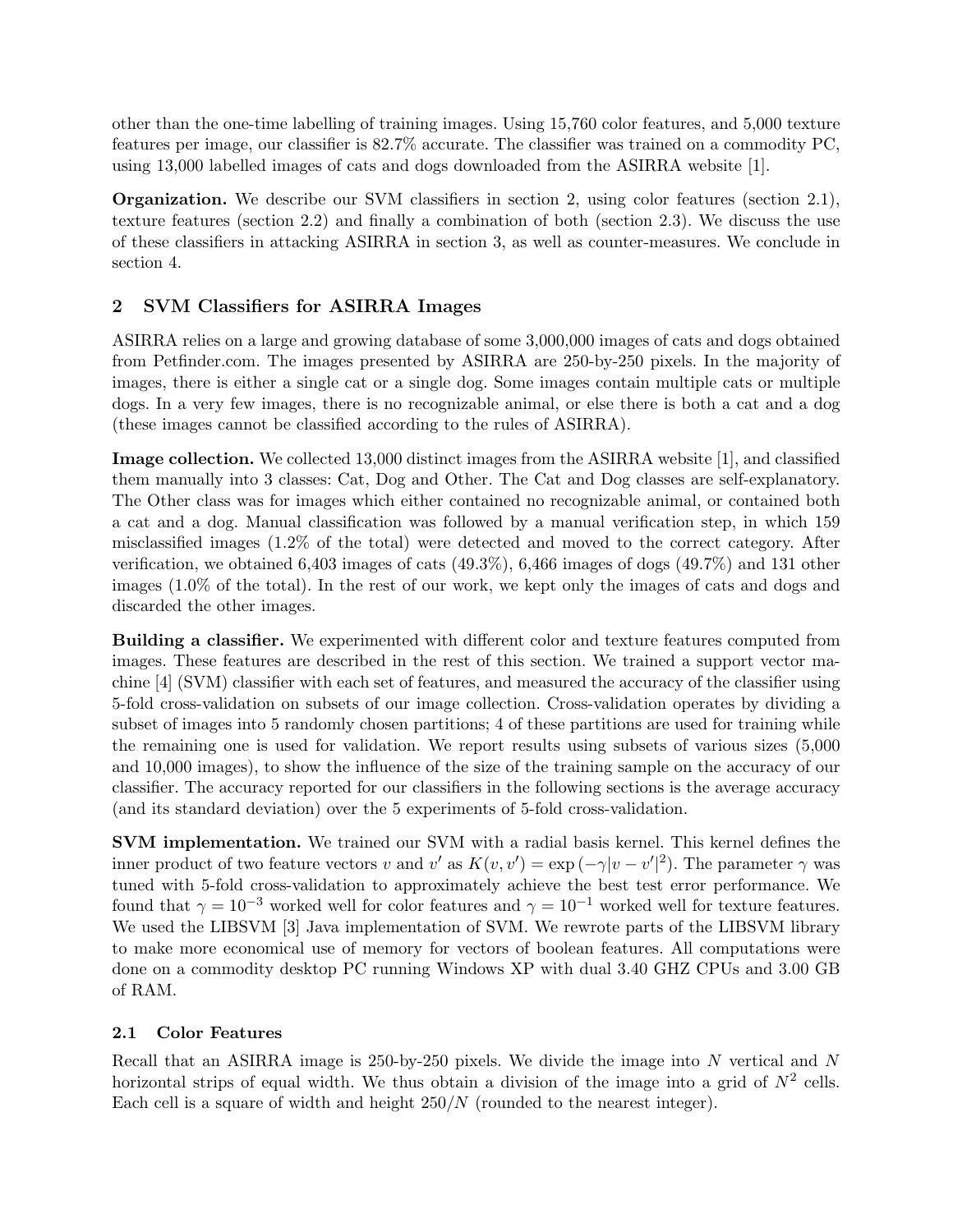We also partition the color space. We use the HSV (hue, saturation, value) model of color, since it is closer to human perception of color, and thus easier to interpret, than the RGB (red, green, blue) model. We subdivide the hue channel of the color spectrum into  $C_h$  bands of equal width, the saturation channel into  $C_s$  bands of equal width and the value channel into  $C_v$  bands of equal width. Altogether, this gives us a partition of the color space into  $C_hC_sC_v$  color regions.

Informally, the feature vector associated with an image indicates, for every cell in the image and every color region, whether there is at least one pixel in the cell which belongs to the color region. Note that these features are boolean: they do not indicate *how many* pixels in a given cell fall within a certain color region, but only whether one or more pixel in the cell falls in the color region. Our experiments show that these boolean features yield more accurate classifiers than integer pixel counts, in addition to being more efficient.

More precisely, the feature vector  $\mathcal{F}(N, C_h, C_s, C_v)$  is a boolean vector of length  $N^2.C_hC_sC_v$ . The boolean feature associated with cell  $(x, y) \in [1, \ldots, N] \times [1, \ldots, N]$  and color region  $(h, s, v) \in$  $[1, \ldots, C_h] \times [1, \ldots, C_s] \times [1, \ldots, C_v]$  takes the value 1 (or true) if there is one or more pixel in cell  $(x, y)$  of a color that belongs to color region  $(h, s, v)$ . Otherwise, the feature takes the value 0 (false).

We trained SVM classifiers with these color features, and measured their accuracy using 5 fold cross-validation, as explained above. Our results are given in Table 1 for various values of the parameters  $N, C_h, C_s, C_v$  and for training sets of various sizes. For example, the feature set  $F_3 = \mathcal{F}(5, 10, 6, 6)$  consists of 9,000 color features obtained with a division of images into 25 cells  $(N = 5)$  and a division of the color space into 360 color regions  $(C_h = 10, C_s = 6$  and  $C_v = 6)$ . With 4,000 training images, an SVM classifier using the feature set  $F_3$  is on average 74.6% accurate (over the 5 experiments of 5-fold cross-validation). With 8,000 training images, the accuracy of this classifier increases to 75.7 %.

| Color features |    |         |         |       |               | $#$ Images |              | Classifier accuracy |         |
|----------------|----|---------|---------|-------|---------------|------------|--------------|---------------------|---------|
| Feature setl   | N  | $C_{h}$ | $C_{s}$ | $C_v$ | #<br>features | Total      | Training set | mean                | stdev   |
| ŀ٦             |    | 10      | 10      | 10    | 000.          | 5.000      | 4.000        | 67.3%               | $1.6\,$ |
| $F_2$          |    | 10      |         |       | 5.760         | 5.000      | 4,000        | 74.6%               | 1.1     |
| $F_3$          | b. | 10      |         | 6     | 9,000         | 5.000      | 4,000        | 74.6%               | 0.6     |
| $F_{\rm 3}$    | b. | 10      |         | 6     | 9,000         | 10,000     | 8.000        | 75.7%               | 0.7     |

Table 1. Accuracy of SVM classifiers trained on color features.

Combining color features computed on cells of various sizes further improves the accuracy of our classifier. We experimented with the union of the feature sets  $F_1 = \mathcal{F}(1, 10, 10, 10)$ ,  $F_2 =$  $\mathcal{F}(3, 10, 8, 8)$  and  $F_3 = \mathcal{F}(5, 10, 6, 6)$  of Table 1. The total number of color features in  $F_1 \cup F_2 \cup F_3$ is 15,760. The accuracy of a classifier using these features is given in Table 2. With 4,000 training images, the classifier is 76.3 % accurate. With 8,000 training images, it is 77.1 % accurate.

| Color features          |              |        | $#$ Images   | Classifier accuracy |       |
|-------------------------|--------------|--------|--------------|---------------------|-------|
| Feature set             | $#$ features |        | Training set | mean                | stdev |
| $F_1 \cup F_2 \cup F_3$ | 15.760       | 5.000  | 4.000        | $76.3\%$            | 0.9   |
| $F_1 \cup F_2 \cup F_3$ | 15.760       | 10,000 | 8.000        | 77.1%               | 0.6   |

Table 2. Accuracy of SVM classifier trained on a combination of color features.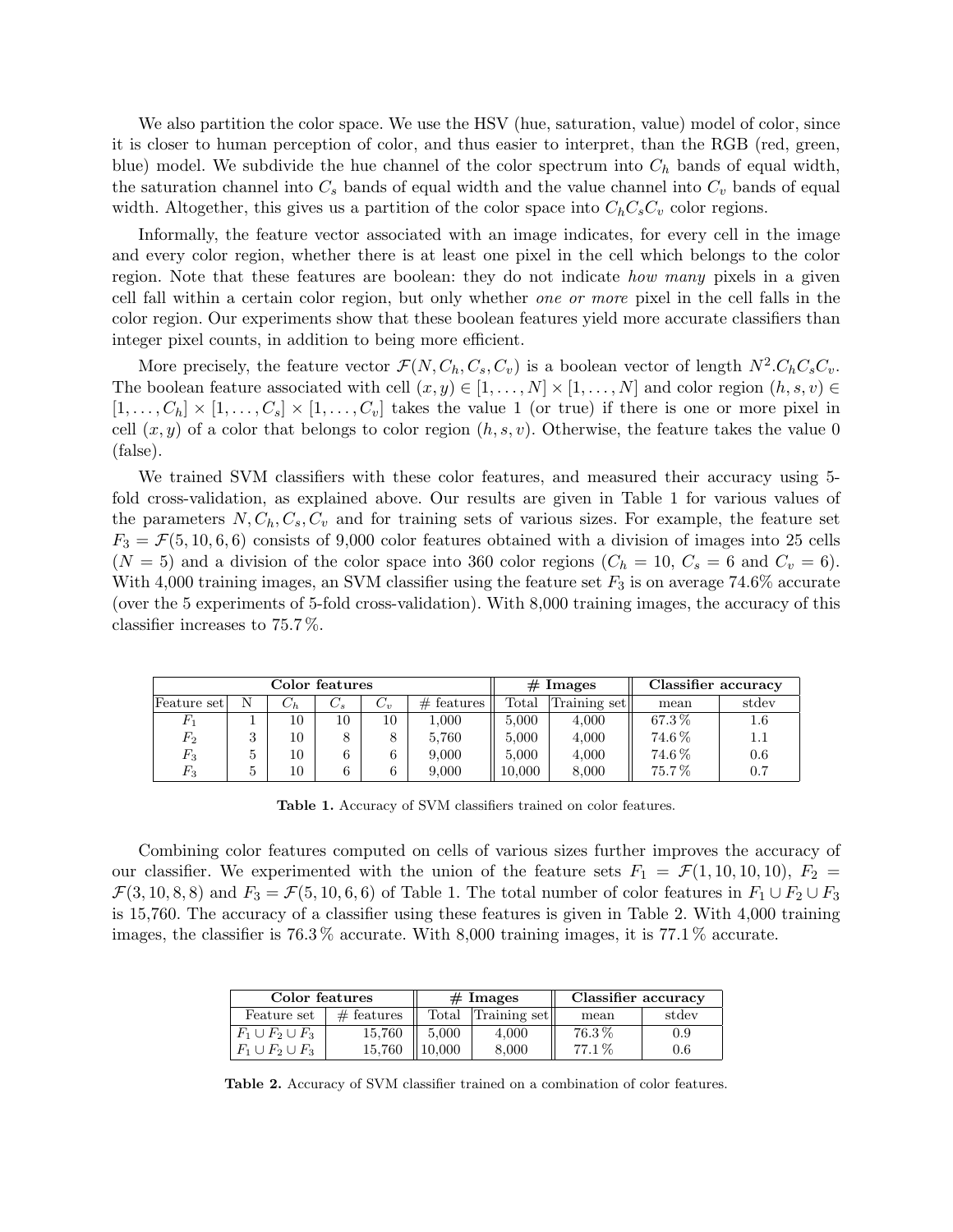#### 2.2 Texture Features

We start with an informal presentation of our approach to texture recognition. We extract small sub-images (5-by-5 pixels) from training images of cats and dogs. We call these sub-images texture tiles. We collect a set T of texture tiles of size  $t = |T|$ , such that the distance between any two tiles in  $\mathcal T$  is above a certain threshold (we define below our measure of distance between tiles). This ensures that the tiles in  $\mathcal T$  are sufficiently diverse, and that there are no duplicate tiles. The feature vector associated with an image is the vector of distances between the image and each texture tile in  $\mathcal T$  (we define below our measure of distance between an image and a tile). Finally, we train an SVM classifier with these feature vectors. More precisely, we proceed as follows.

Selection of texture tiles. We select random images of cats and dogs from the set of training images. We divide each image into vertical and horizontal strips of equal width (5 pixels). We thus obtain a division of each image into  $(250/5)^2 = 2500$  feature tiles. Each feature tile is a square of 5-by-5 pixels. Let us denote  $\mathcal{T}_0$  this initial set of candidate tiles. We define the distance between two tiles as the average Euclidian distance between the pixels of the tiles in RGB color space. From  $\mathcal{T}_0$ , we then compute a subset T of texture tiles iteratively as follows. Initially, T is empty. We consider in turn each tile  $T \in \mathcal{T}_0$ . If there already exists a tile in T whose distance to T is below a certain threshold  $\delta$ , we discard T. Otherwise, we add the tile T to T. We repeat this computation for all candidate tiles in  $\mathcal{T}_0$  until we obtain a set T of size t. Note that the initial set  $\mathcal{T}_0$  must be chosen sufficiently large to ensure the existence of a subset  $\mathcal T$  of size  $t$ .

Feature vector. The feature vector associated with an image is the vector of distances between the image and each of the t texture tiles in  $\mathcal T$ . The distance between an image A and a texture tile  $T \in \mathcal{T}$  is defined as follows. For  $0 \leq i, j \leq (250-5)$ , let us denote  $A_{i,j}$  the square sub-image of A, of width 5 pixels and height 5 pixels, whose top left corner is the pixel of  $A$  in row i and column j. We define the distance  $d(A_{i,j}, T)$  between a sub-image  $A_{i,j}$  and a texture tile T as the maximum of the Euclidean distance between their pixels in RGB space. The distance between  $A$  and  $T$  is defined as  $d(A, T) = \min_{i,j} d(A_{i,j}, T)$ . Distances are normalized to the range [0, 1].

Results. We trained an SVM classifier with these texture features, and measured its accuracy using 5-fold cross-validation. Our results are given in Table 3. The feature set  $G_1$  consists of 1,000 features which record the distance of an image to 1,000 texture tiles. The texture tiles are selected such that the distance between any two of them is at least 40.0. With 4,000 training images, an SVM classifier using the feature set  $G_1$  is 74.5 % accurate. We define a feature set  $G_2$  which consists of 5,000 features which record the distance of an image to 5,000 texture tiles similarly selected. Using this larger feature set and 4,000 training images, the accuracy of our SVM classifier increases to 78.0%. With 8,000 training images, it is 80.4 % accurate.

|                  | Texture features |      |                | $#$ Images   | Classifier accuracy |       |
|------------------|------------------|------|----------------|--------------|---------------------|-------|
| Feature set      | $#$ tiles        |      | $_{\rm Total}$ | Training set | mean                | stdev |
| G1               | $1{,}000$        | 40.0 | 5.000          | 4,000        | $74.5\,\%$          | 2.0   |
| $\mathfrak{G}_2$ | 5,000            | 40.0 | 5.000          | 4,000        | 78.0%               | 1.9   |
| G2               | 5.000            | 40.0 | 0.000          | 8,000        | $80.4\%$            | 0.9   |

Table 3. Accuracy of SVM classifier trained on texture features.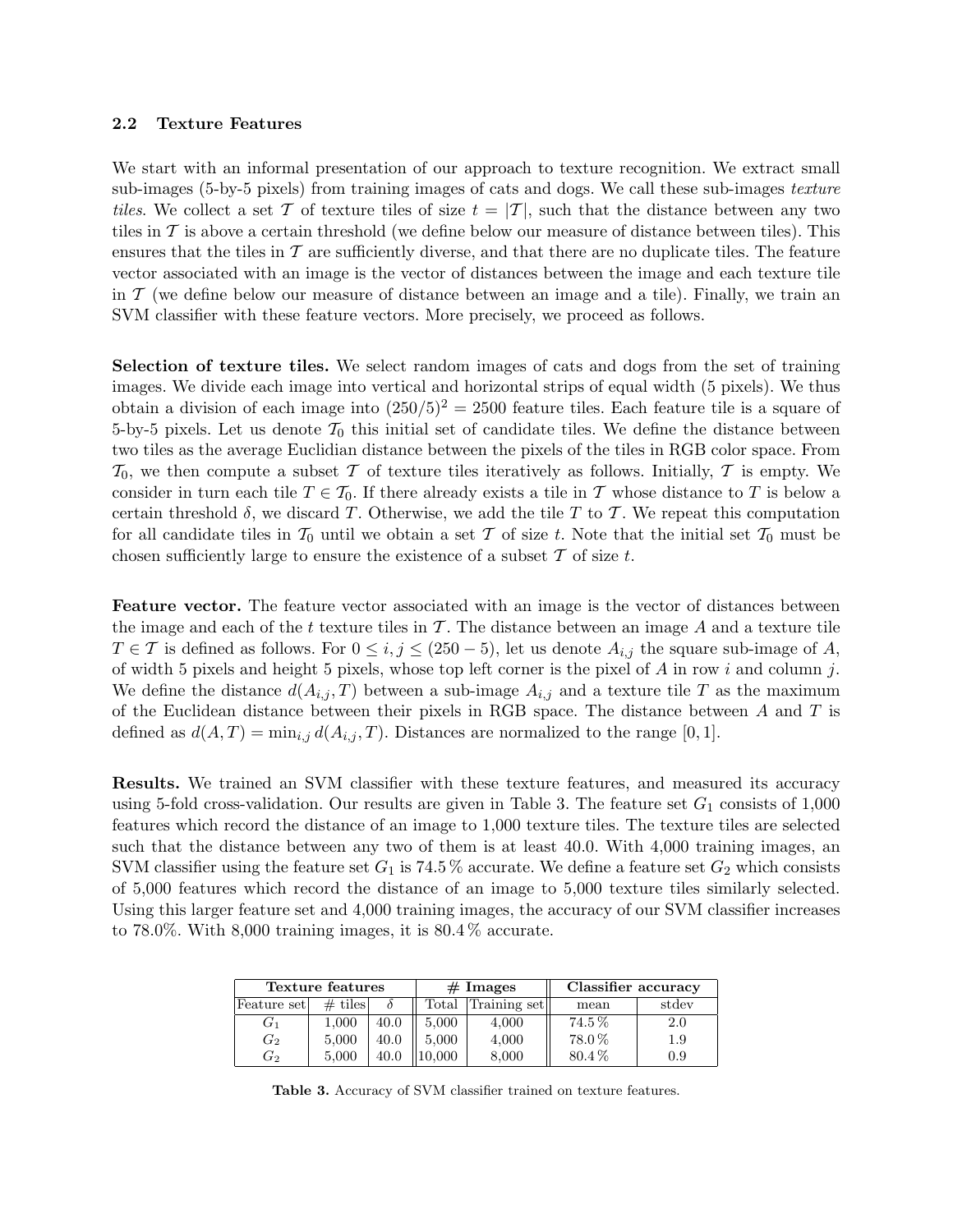#### 2.3 Combination of Color and Texture Features

The SVM classifiers of sections 2.1 and 2.2 produce for each image a real-valued estimate of whether the image is of a cat or of a dog. We mapped the "cat" class to the value 1.0 and the "dog" class to the value −1.0. Thus, an image which produces a positive output is labelled "cat" and an image which produces a negative output is labelled "dog". The output of different SVM classifiers can be combined simply by a weighted average of the estimates they produce. We combined in this way an SVM classifier which uses the set of color features  $F_1 \cup F_2 \cup F_3$  (with weight 1/3) and a second SVM classifier which uses the set of texture features  $G_2$  (with weight  $2/3$ ). The accuracy of this combination is given in Table 4. With a training set of 8,000 images, we obtain a classifier which is 82.7 % accurate.

| Features                        | $#$ Training | Classifier accuracy |         |
|---------------------------------|--------------|---------------------|---------|
|                                 | images       | mean                | stdev   |
| $(F_1 \cup F_2 \cup F_3) + G_1$ | 4,000        | $80.3\%$            | l .4    |
| $(F_1 \cup F_2 \cup F_3) + G_1$ | 8,000        | $82.7\%$            | $0.5\,$ |

Table 4. Accuracy of combined color and texture classifiers.

Figure 1 shows the probability distribution of the combined outputs of the color and texture SVM classifiers, for the "cat" and "dog" classes.



Fig. 1. Probability distribution of the combined output of the color and texture classifiers.

Accuracy versus completeness. We can achieve lower error rates if we allow the classifier to assign some images a "don't know" label. The quality of this 3-class classifier is measured by completeness (the fraction of images classified as either "cat" or "dog") and accuracy (the fraction of images in the "cat" and "dog" classes which are accurately classified). We turn our combined color and texture classifier into a 3-class classifier as follows. The classifier is parameterized by a real-valued parameter  $\epsilon \geq 0$ . Images which produce an output smaller than  $-\epsilon$  are labelled "dog". Images which produce an output between  $-\epsilon$  and  $\epsilon$  are labelled "don't know". Finally, images which produce an output larger than  $\epsilon$  are labelled "cat".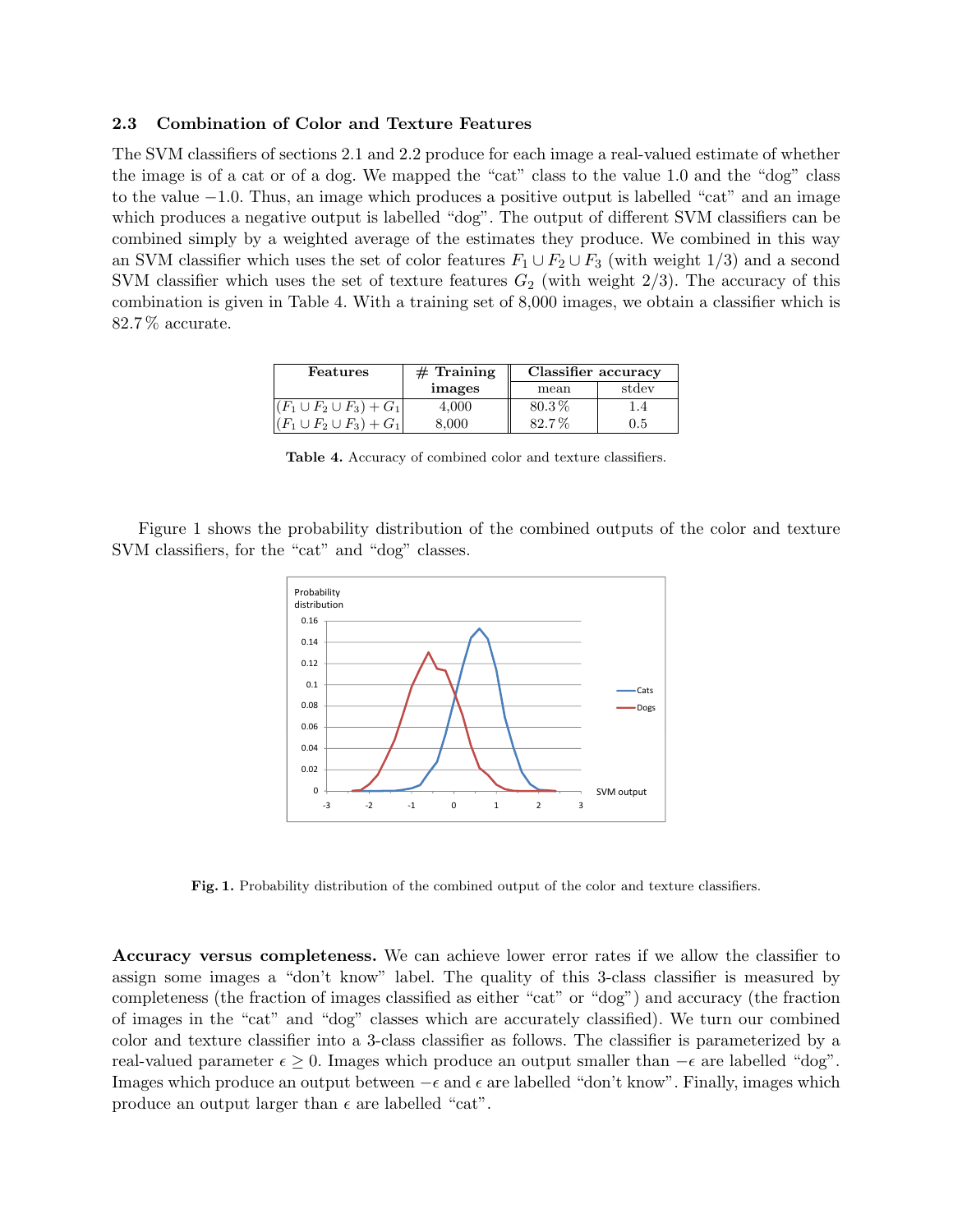Figure 2 shows a plot of the accuracy versus completeness of this classifier. The base accuracy of the combined color and texture classifier, when classifying all images (completeness of 1.0), is 82.7 %. If the classifier can ignore half the images (completeness of 0.5), its accuracy rises to 94.8 %. For 20  $\%$  completeness, accuracy rises to 98.5  $\%$ .



Fig. 2. Accuracy versus completeness of the combined color and texture classifier.

#### 3 Attacking ASIRRA

In this section, we describe the application of our machine classifiers to attacking ASIRRA. Recall that an ASIRRA challenge consists of 12 images of cats and dogs. To solve the challenge, one must identify correctly the subset of cat images.

**Generic attack.** A classifier with a success probability  $0 < p < 1$  of correctly classifying a single ASIRRA image succeeds in solving a 12-image ASIRRA challenge with probability  $p^{12}$ . Our best classifier is 82.74 % accurate, which implies that we can solve an ASIRRA challenge completely automatically with probability 10.3 %. Note that this success probability is independent of the probability distribution according to which ASIRRA challenges are generated.

Leveraging prior information. This success probability can be improved, if the attacker has knowledge of the prior probability distribution of ASIRRA challenges over the space  ${Cat, Dog}^{12}$ (whatever that distribution may be). Let  $C = \{I_1, \ldots, I_{12}\}\$  denote a 12-image ASIRRA challenge and let  $A = \{a_1, \ldots, a_{12}\}\$ , where  $a_i \in \{\text{Cat}, \text{Dog}\}\$  denote an assignment of the images  $I_1, \ldots, I_{12}$  to the "cat" and "dog" classes. According to Bayes' rule,

$$
Pr[A|C] = Pr[A] Pr[C|A]/Pr[C].
$$

The attacker's goal is to compute  $\max_A \Pr[A|C]$ , or equivalently  $\max_A (\Pr[A] \Pr[C|A])$ . The first term,  $Pr[A]$  is the prior probability distribution that we are assuming is known to the attacker. The second term,  $Pr[C|A]$  can be estimated by the attacker as follows. Let us assume that the attacker uses a classifier C which produces real-valued outputs, as in section 2.3. Let  $\delta_{\text{cat}}$  denote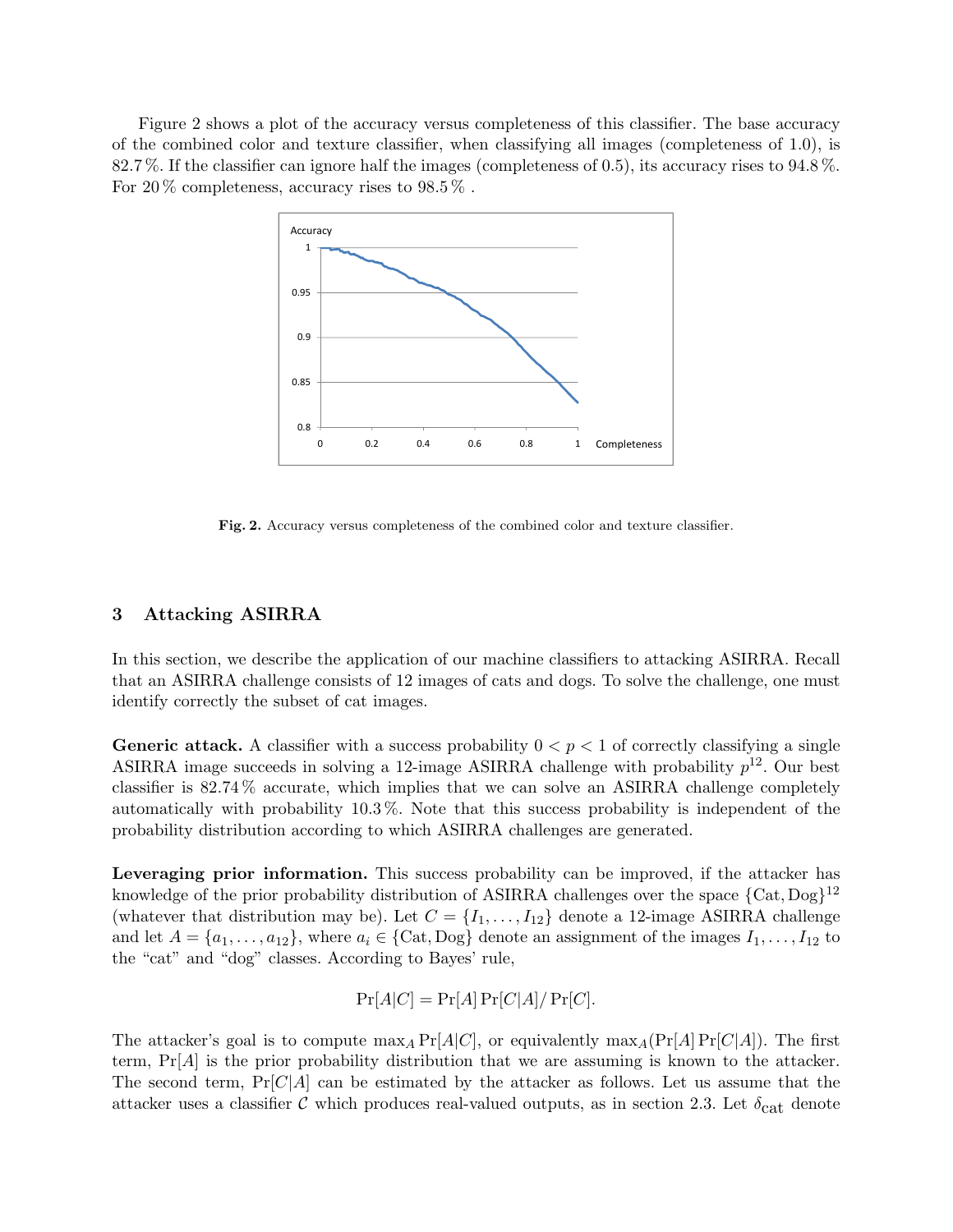the probability distribution of the output of  $C$  over images of cats, and  $\delta_{\text{dog}}$  denote the probability distribution of the output of  $\mathcal C$  over images of dogs. With this classifier, the attacker can estimate

$$
\Pr[C|A] = \prod_{i \mid a_i = \text{cat}} \delta_{\text{cat}}(\mathcal{C}(I_i)) \prod_{i \mid a_i = \text{dog}} \delta_{\text{dog}}(\mathcal{C}(I_i)).
$$

Practical example. The exact rules for creating ASIRRA challenges are not specified precisely in [6]. The basic rule, however, seems to be that the 12 images of an ASIRRA challenge are drawn uniformly at random, either from the full ASIRRA database of more than 3,000,000 images, or from a subset of images of pets located in the geographic vicinity of the user. If this assumption is correct, it implies that each image in an ASIRRA challenge is drawn independently at random from the "cat" class with probability q and from the "dog" class with probability  $1 - q$ . An attacker can learn the value of the parameter q by observing ASIRRA challenges. Our own measurements suggest  $q = 0.5$ since we found approximately the same number of cats and dogs in our sample of the ASIRRA database. As explained above, we can leverage this information to compute  $\max_A(\Pr[A] \Pr[C|A])$ . In this example,  $Pr[A] = q^w(1-q)^{12-w}$ , where w is the number of cats in A. Using the combined color and texture classifier of section 2.3 to estimate  $Pr[C|A]$ , we solve an ASIRRA challenge with probability 10.4 %. This probability of success is only barely higher than that of the generic attack. The reason is that, with the classifier of section 2.3, the generic attack already produces assignments that nearly follow a binomial distribution of cats and dogs.

Hypothetical example. Consider an hypothetical variant of ASIRRA in which every challenge contains exactly 6 images of cats and 6 images of dogs (this variant is not proposed in [6]). We now have  $Pr[A] = 0$  if the number of cats and dogs in A are not equal, and  $Pr[A] = 1/(1/2)$  $_{6}^{12})$ otherwise. Using the classifier of section 2.3, we can solve challenges of this variant of ASIRRA with probability 23.8%. While this variant may be attractive from a usability point-of-view (users may solve ASIRRA challenges faster if they know they must find exactly 6 cats), our attack shows that it is insecure and should be avoided.

#### 3.1 Partial Credit and Token Bucket Schemes

Two enhancements to ASIRRA are proposed in [6]. The first is a partial credit algorithm designed to improve the usability of ASIRRA for human users. The second is a token bucket scheme designed to harden ASIRRA against automated attacks. In this section, we study the impact of these enhancements on the classifier of section 2.3.

Partial credit algorithm (PCA). A user who correctly classifies 11 of the 12 images in an ASIRRA challenge is considered to have "nearly" solved the challenge. The user is placed in an intermediate state and presented with a second challenge. If the user solves or nearly solves the second challenge (i.e. identifies 11 or 12 images correctly), the user passes. Otherwise, the user fails and is returned to the default (non intermediate) state. Table 5 shows the impact of the partial credit algorithm on the success of the classifier of section 2.3 (for comparison, the table also includes the figures for the human success rate, taken from [6]). With PCA, the success rate of our automatic classifier is 38.0 % after 3 challenges. This is unacceptably high, and leads us to recommend that PCA should not be deployed.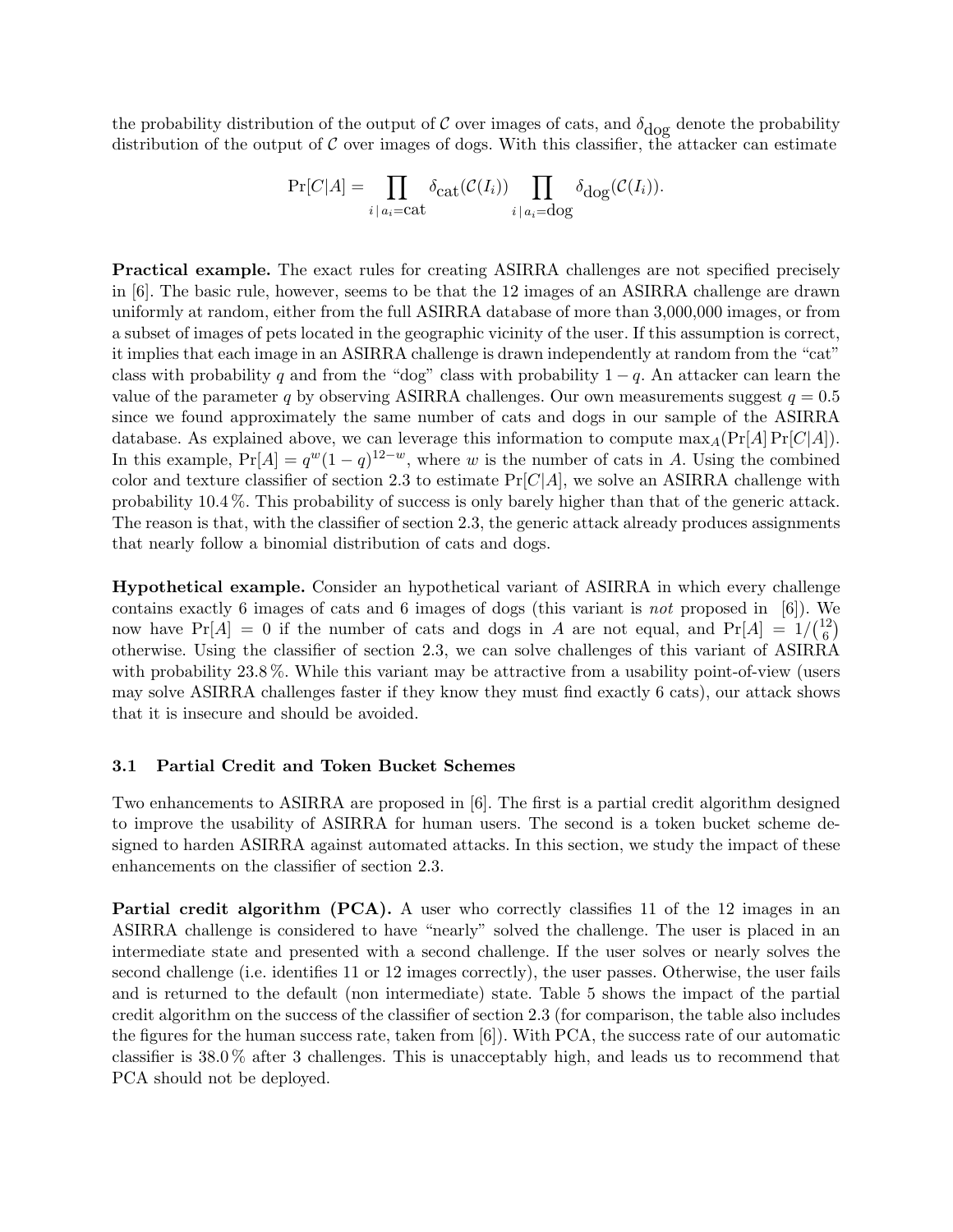| Challenges solved |            | Classifier success rate | Human success rate |            |  |
|-------------------|------------|-------------------------|--------------------|------------|--|
|                   | no PCA     | with PCA                | no PCA             | with PCA   |  |
|                   | $10.3\,\%$ | $10.3\,\%$              | 83.4%              | 83.4%      |  |
|                   | $19.5\%$   | 26.2%                   | $97.2\%$           | 99.6%      |  |
|                   | 27.8%      | $38.0\%$                | $99.5\%$           | $99.9\,\%$ |  |

Table 5. Impact of the partial credit algorithm on the success of the classifier of section 2.3. For comparison, the table also includes the human success rates reported in [6].

Token bucket scheme. A full description of the token bucket scheme can be found in [6]. In essence, the token bucket scheme punishes users who fail a lot of ASIRRA challenges. These users must solve correctly two ASIRRA challenges in close succession to be considered successful. The token bucket scheme is parameterized by a parameter TB-refill, which specifies how many chances the user is given to correctly solve a second CAPTCHA after solving the first one. A value TB $refill = 1$  means that the user must solve two successive CAPTCHAs correctly. In [6], the value  $TB\text{-}refill=3$  is suggested, which means the user is allowed 3 trials to solve a second CAPTCHA correctly. Table 6 shows the impact of the token bucket scheme on the success of the classifier of section 2.3. Our results suggest that PCA leads to weak security, even in combination with the token bucket scheme. On the other hand, ASIRRA appears secure with the parameter  $TB\text{-}refill=1$ , since our attack in that case is only 1.1% successful.

| Enhancement        |   | TB-refill Classifier success rate |
|--------------------|---|-----------------------------------|
| Token bucket       |   | $2.9\%$                           |
| Token bucket       |   | $2.0\%$                           |
| Token bucket       |   | $1.1\%$                           |
| Token bucket + PCA | 3 | $19.0\%$                          |
| Token bucket + PCA |   | $15.3\,\%$                        |
| Token bucket + PCA |   | 13.0%                             |

Table 6. Impact of the token bucket scheme on the success of the classifier of section 2.3. In [6], the parameter TB-refill is set to 3.

#### 3.2 Defenses

The best defense against the machine learning attacks that we have described is the bucket scheme proposed in [6]. The strictest version of the bucket scheme reduces the probability of solving an ASIRRA challenge automatically to 1.1%. The bucket scheme could be further strengthened by requiring users to correctly solve more than 2 ASIRRA challenges in a row. Unfortunately, this would also negatively affect the ability of humans to pass ASIRRA challenges. Another approach to improving the security of ASIRRA is to increase the number of images used in challenges. Finally, ASIRRA would benefit from being deployed in conjunction with IP monitoring schemes which prevent an adversary from requesting, and attempting to solve, too many ASIRRA challenges.

The bucket scheme described above is also very successful in decreasing the probability of success of a machine. Distorting, warping or degrading the quality of the images is unlikely to do much to lower the accuracy of SVM classifiers based on color and texture features, since these features are largely unaffected by global image distortions. Using greyscale images, instead of color images, may decrease the accuracy of the color classifiers of section 2.1, but would likely have little effect on